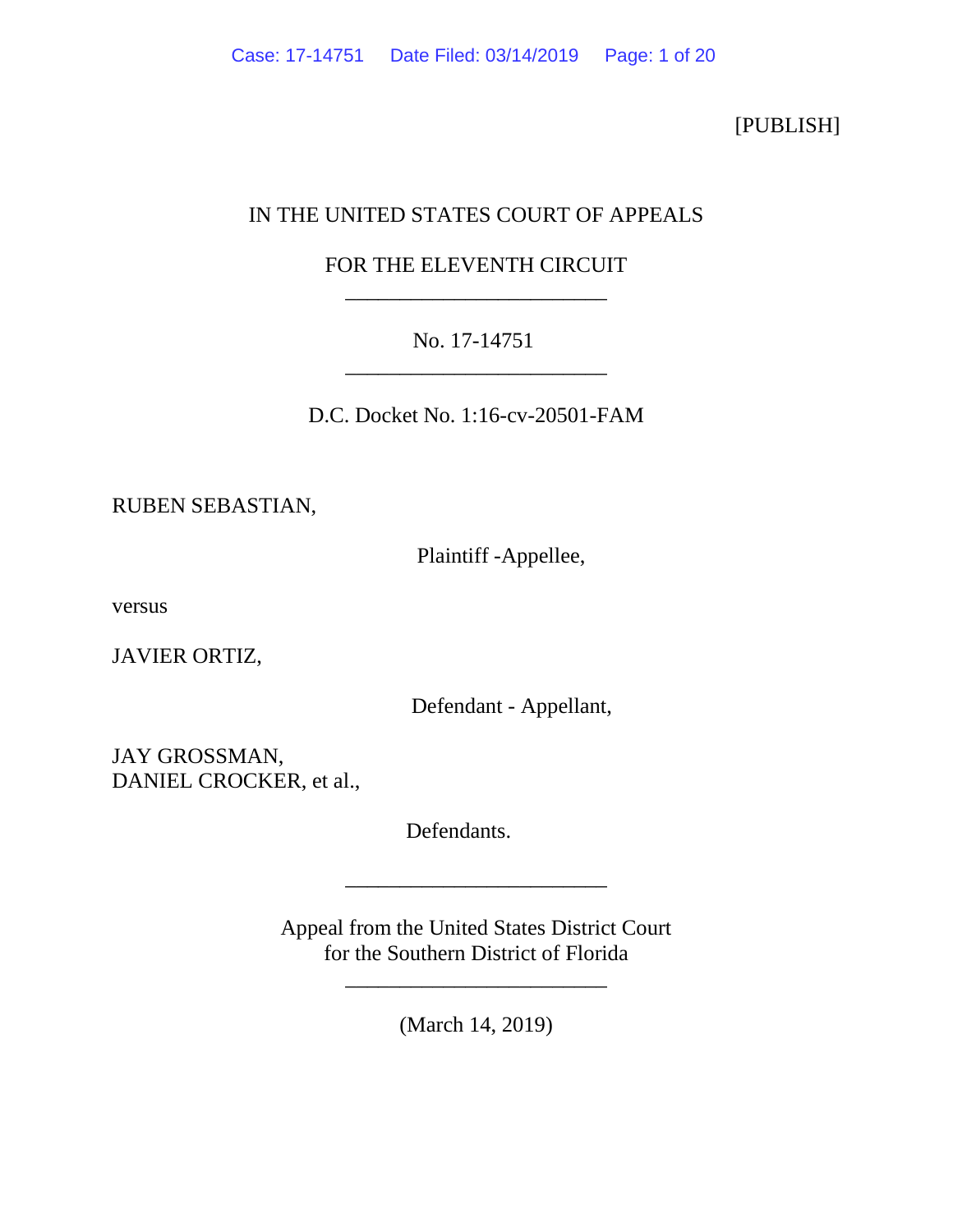Before MARCUS and DUBINA, Circuit Judges, and GOLDBERG,[\\*](#page-1-0) Judge. MARCUS, Circuit Judge:

In this interlocutory appeal, Lieutenant Javier Ortiz of the Miami Police Department challenges the district court's denial of his motion to dismiss this civil rights excessive force case arising out of a routine traffic stop. The appellee, Ruben Sebastian, alleges that during the course of the stop and his subsequent arrest, Ortiz restrained him with handcuffs for more than five hours "in a manner purposely intended to cause pain and injury." On account of the officer's misconduct, Sebastian claims to have suffered nerve damage and the permanent loss of sensation in his hands and wrists. This case presents the question whether a police officer is entitled to qualified immunity when he intentionally applies unnecessarily tight handcuffs to an arrestee who is neither resisting arrest nor attempting to flee, thereby causing serious and permanent injuries. After careful review of the entire record, we agree with the district court that the appellant was not entitled to qualified immunity.

I.

Since we are reviewing the denial of Lieutenant Ortiz's motion to dismiss, we accept the facts in the amended complaint as true and view them in the light

 $\overline{a}$ 

<span id="page-1-0"></span><sup>\*</sup> Honorable Richard W. Goldberg, Judge for the United States Court of International Trade, sitting by designation.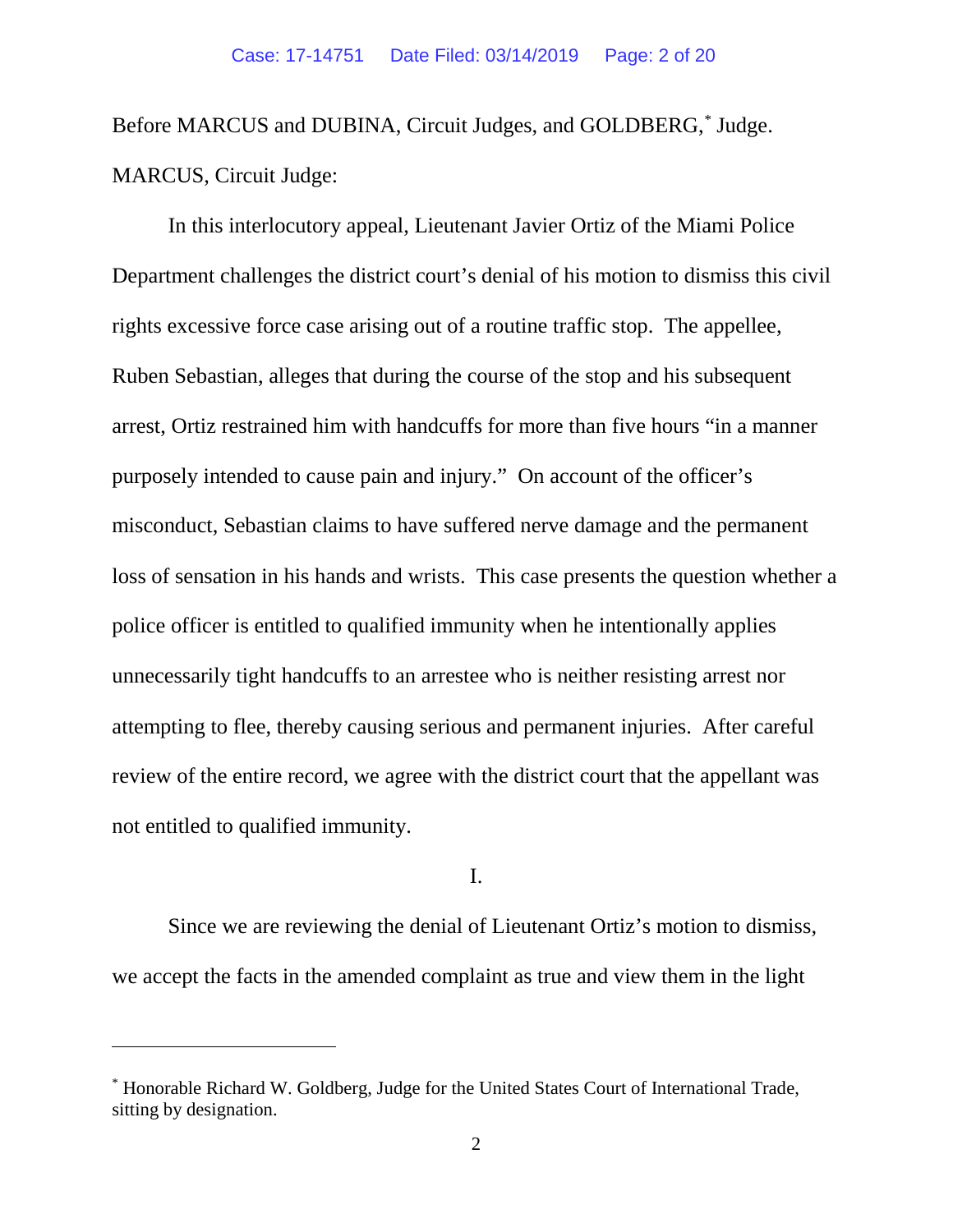most favorable to the plaintiff. On July 7, 2015, Ruben Sebastian was pulled over for a traffic violation while driving on the Rickenbacker Causeway in the city of Miami. Officer Jay Grossman of the City of Miami Police Department made the stop. Grossman approached Sebastian's window, told him he believed Sebastian had exceeded the speed limit, and requested to check the tint on the front windows of the vehicle to determine compliance with Florida law. Sebastian complied but he refused Officer Grossman permission to search the interior of the vehicle. The officer claimed that the tint on the rear windows prevented him from seeing into the back of the car; Sebastian asserted, however, that the entire interior was readily visible because the front windows of the car were rolled down. After Sebastian denied consent to the search, Officer Grossman summoned Lieutenant Javier  $Ortiz<sup>1</sup>$  $Ortiz<sup>1</sup>$  $Ortiz<sup>1</sup>$  of the Miami Police Department for backup.

When Ortiz arrived at the scene, he too asked for permission to search the interior of the vehicle. Sebastian again refused, and Ortiz allegedly "became enraged," opened the car door, and removed Sebastian from the vehicle. First Am. Compl. ¶ 24. By this time, a third officer ("Officer Doe") had arrived at the scene. Either Ortiz or Doe then restrained Sebastian, pressed his face into the hood of a police car, and placed him in metal handcuffs. Sebastian claims that the handcuffs

 $\overline{a}$ 

<span id="page-2-0"></span> $1$  Ortiz has recently been promoted to the rank of Captain. We use Ortiz's title at the time of the events for consistency and ease of reference.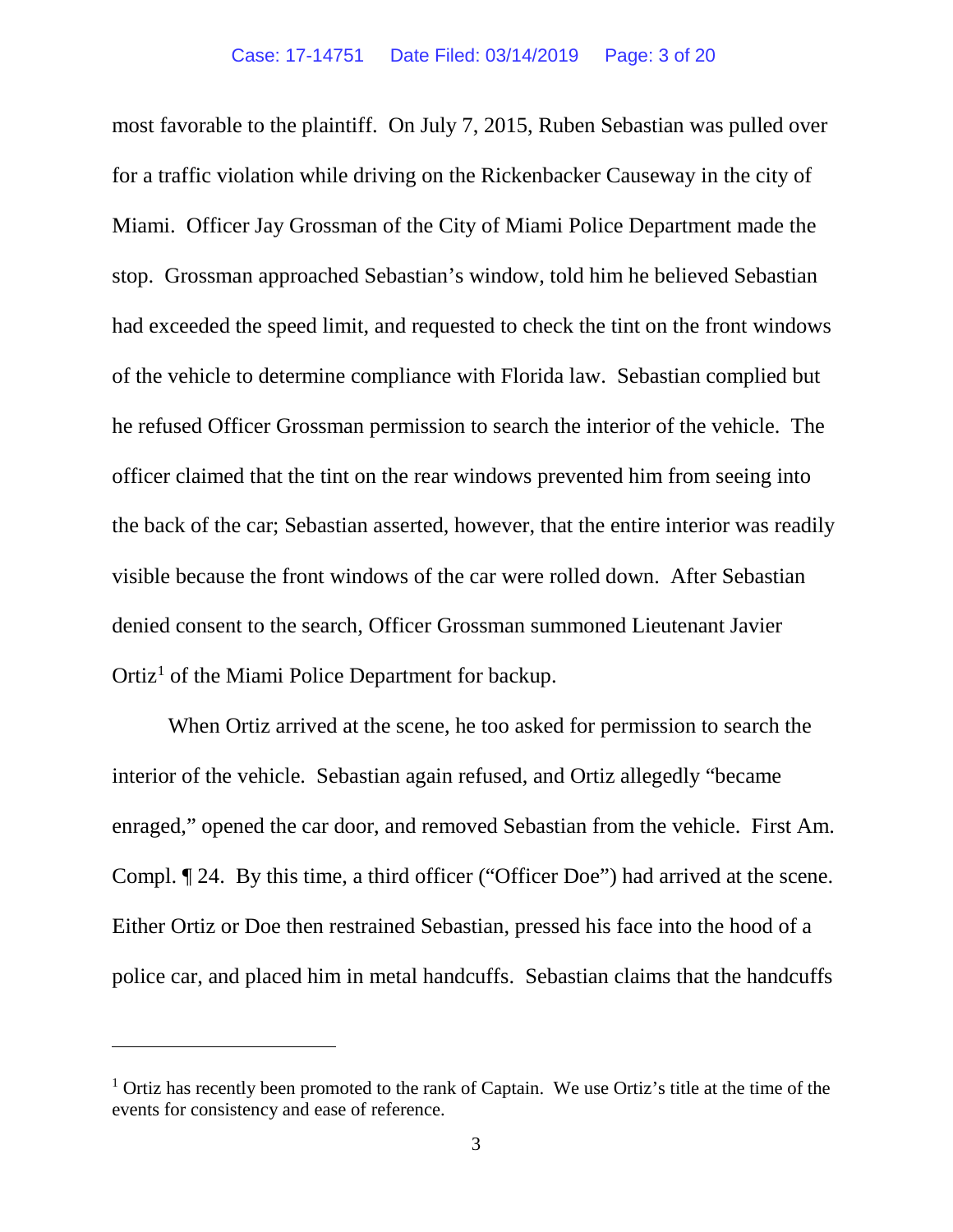### Case: 17-14751 Date Filed: 03/14/2019 Page: 4 of 20

were engaged "in a manner purposely intended to cause pain and injury, cutting off the circulation in his hands, and cutting into the skin on his wrists." Id. ¶ 25. Sebastian complained, and either Officer Doe or Ortiz responded that "he knew of a way to make them tighter." Id.

While Sebastian was restrained, the officers began to search the vehicle. Sebastian informed the officers that he had a firearm in the car, and with his assistance the officers located the gun in the side pocket of the driver side door, secured in its holster. Upon retrieving the firearm, which Sebastian had a permit to carry, Lieutenant Ortiz or Officer Grossman told Sebastian that he "would not that day, or ever, return to his job" as a security guard employed by Miami-Dade County. Id.  $\P$  30.

Lieutenant Ortiz then directed that a fourth officer, Daniel Crocker, place Sebastian in his vehicle for transportation to the police station. Doe or Ortiz replaced the metal handcuffs with plastic flex cuffs, again, allegedly, "intentionally tightening the cuffs in a manner purposely and wantonly intended to cause pain and further injury." Id. ¶ 32. Doe or Ortiz placed Sebastian in Officer Crocker's vehicle "in a position and manner that increased the pain caused by the over tightened flex-cuffs," and Crocker raised the windows and left Sebastian inside. Id. As the temperature inside the vehicle began to rise, Sebastian asked to have the windows rolled down; Officer Crocker rolled a rear window down one or two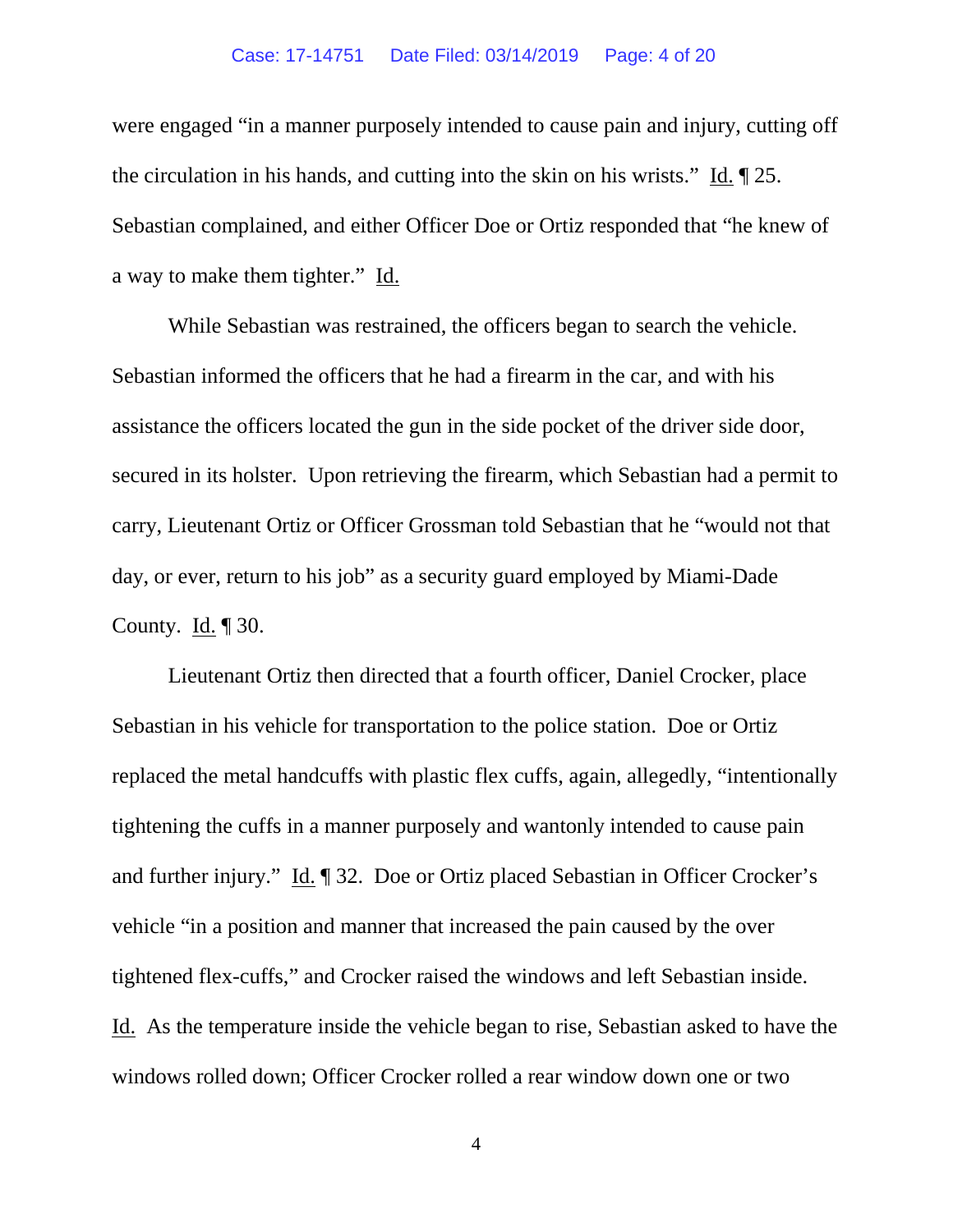inches. He refused, however, to open the window further or loosen the flex cuffs as Sebastian complained that he was beginning to lose feeling in his hands. Sebastian remained in the car for an unspecified period of time, and after the completion of the search he was transported to a police station where he was detained for more than five hours, still handcuffed behind his back. He was charged in two counts with Resisting or Obstructing an Officer Without Violence under Fla. Stat. § 843.02 and one count of Reckless Display of a Firearm in violation of Fla. Stat. § 790.10. The charges were later dropped by the State Attorney, although Sebastian pleaded guilty to a noncriminal speeding violation under Fla. Stat. § 316.189(1).

Sebastian further alleges that he "continues to suffer nerve damage to his hands and wrists, emotional pain and suffering, loss of employment, and reputational damages" as a result of the handcuffing and arrest. First Am. Compl. ¶ 44. His employment with Miami-Dade County was in fact terminated, and he has been unable to find work as a security guard elsewhere. In February 2016, Sebastian commenced this lawsuit in the United States District Court for the Southern District of Florida against each of the officers -- Ortiz, Grossman, Doe, and Crocker -- the City of Miami, and Chief of Police Rodolfo Llanes on a number of theories of liability. As relevant here, he asserted claims of excessive force in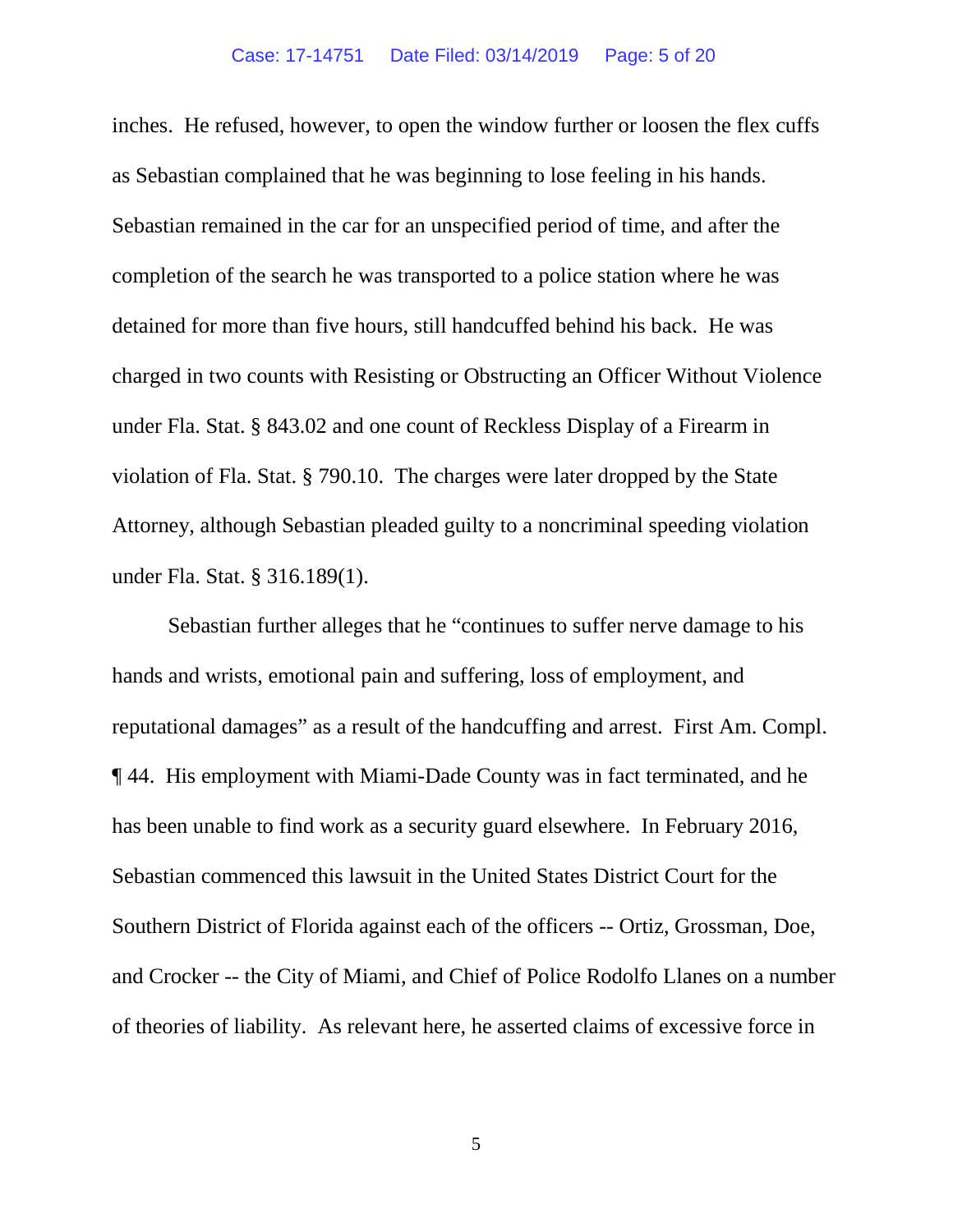violation of the Fourth Amendment and supervisory liability for failure to stop unlawful acts against Lieutenant Ortiz.

Ortiz moved to dismiss the charges on the ground of qualified immunity. The district court first concluded that the officers were entitled to make a custodial arrest because they had probable cause to believe Sebastian was speeding in violation of Fla. Stat. § 316.189(1), and this Court has held that officers are permitted to make custodial arrests for noncriminal offenses in Florida. See, e.g., Durruthy v. Pastor, 351 F.3d 1080, 1089 (11th Cir. 2003) (approving the arrest of a pedestrian for walking on the roadway where sidewalks were available for use); see also Atwater v. City of Lago Vista, 532 U.S. 318, 354 (2001). The trial court rejected Sebastian's argument that probable cause to arrest was vitiated since the officers decided to make the arrest solely because of his objections to the search, concluding that "the officers' subjective intentions and motivations play no role in the probable cause analysis." Under the "fellow officer rule," Grossman's probable cause to arrest Sebastian for speeding was imputed to Ortiz and the other officers, even though they arrived on the scene later.

To begin the excessive force analysis, the district court rejected Sebastian's argument that any use of force was unlawful because the arrest itself was lawful and law enforcement officers are entitled to use some degree of force in effecting a lawful arrest. Indeed, this Court has recognized that a "typical arrest involves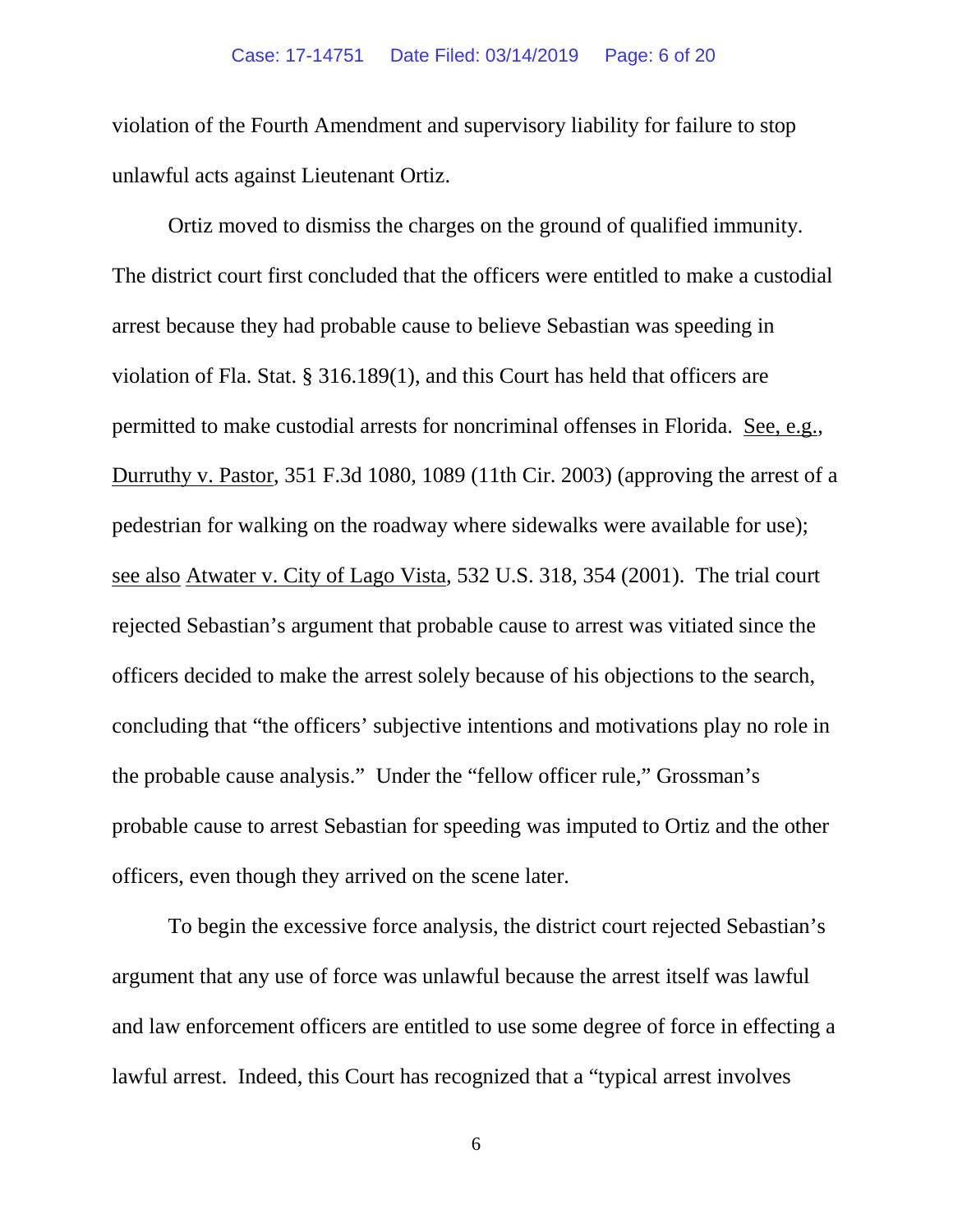some force and injury." See, e.g., Rodriguez v. Farrell, 280 F.3d 1341, 1351 (11th Cir. 2002). Whether the use of force in making an arrest is excessive turns on multiple factors including the severity of the crime and whether the suspect posed a threat, was resisting, or fleeing. Applying this standard, the trial court held that the severe injuries Sebastian suffered from handcuffing provided a sufficient basis to deny qualified immunity and permit the claim to move forward to discovery. It concluded, however, that confining Sebastian inside the hot, unventilated car was not excessive force, especially since he suffered no lasting injuries from this conduct.

The district court also determined that Sebastian had sufficiently alleged a supervisory liability claim against Lieutenant Ortiz for failure to stop unlawful acts by his officers. Sebastian was unsure whether Lieutenant Ortiz or Officer Doe actually applied the handcuffs, and his supervisory claim alleges that Ortiz failed to stop Doe's use of excessive force. Because the court found that Sebastian sufficiently alleged the underlying excessive force claim, he had sufficiently alleged this supervisory claim as well.

## II.

We review the denial of qualified immunity at the motion to dismiss stage de novo. Chesser v. Sparks, 248 F.3d 1117, 1121 (11th Cir. 2001). We are required to accept all allegations in the complaint as true and draw all reasonable inferences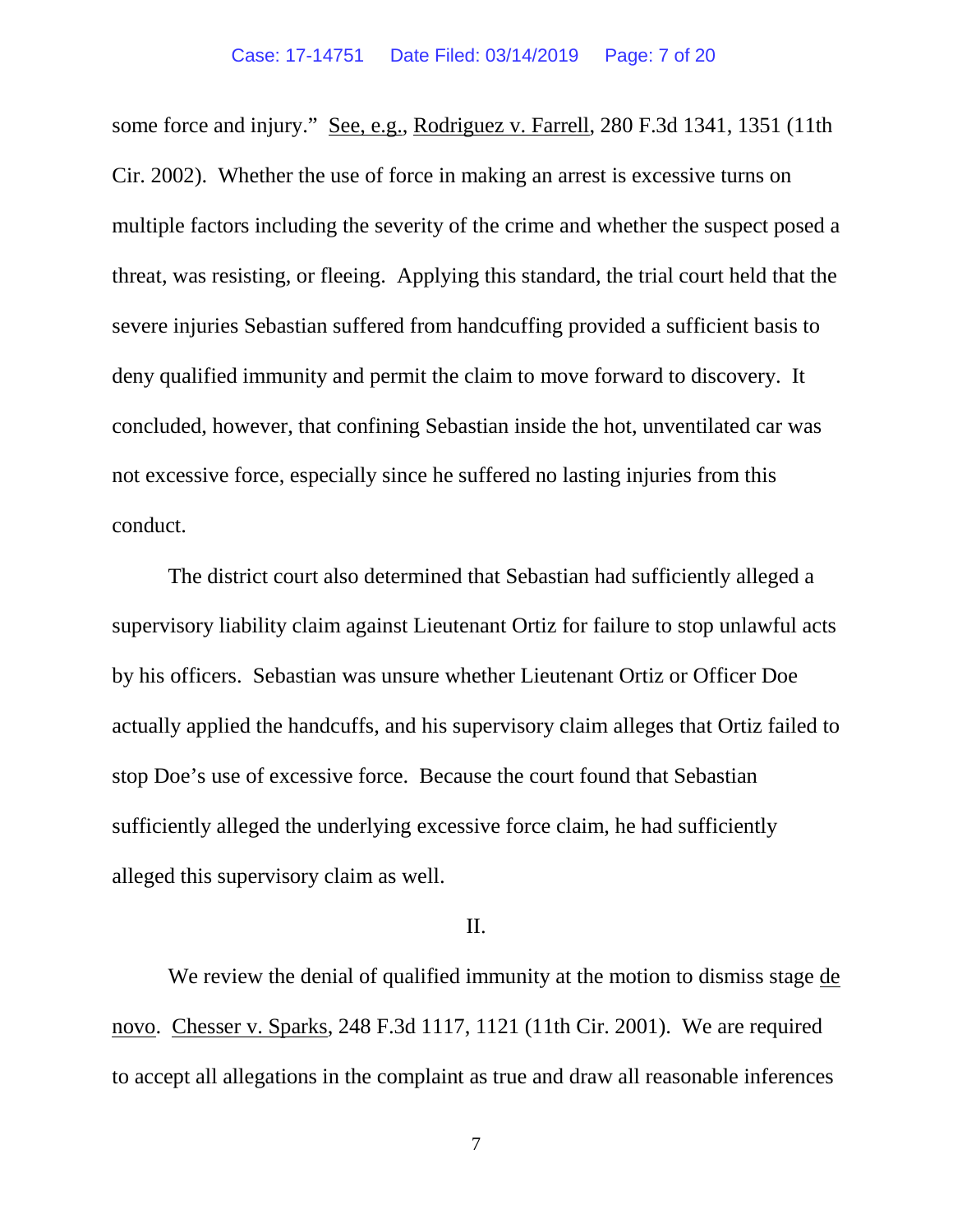in the plaintiff's favor. St. George v. Pinellas Cty., 285 F.3d 1334, 1337 (11th Cir. 2002). Our review is "limited to the four corners of the complaint." Id.

Qualified immunity shields government officials "from liability for civil damages insofar as their conduct does not violate clearly established statutory or constitutional rights of which a reasonable person would have known." Harlow v. Fitzgerald, 457 U.S. 800, 818 (1982). It is designed to permit officials to perform their discretionary duties "without the fear of personal liability or harassing litigation." Lee v. Ferraro, 284 F.3d 1188, 1194 (11th Cir. 2002). The doctrine therefore "protect[s] from suit 'all but the plainly incompetent or one who is knowingly violating the federal law.'" Id. (quoting Willingham v. Loughnan, 261 F.3d 1178, 1187 (11th Cir. 2001), vacated 537 U.S. 801 (2002)). Because qualified immunity protects officials from suit as well as liability, courts must determine the validity of a claimed qualified immunity defense at the earliest possible time. Id.

To deny qualified immunity at the motion to dismiss stage, we must conclude both that the allegations in the complaint, accepted as true, establish a constitutional violation and that the constitutional violation was "clearly established." Keating v. City of Miami, 598 F.3d 753, 762 (11th Cir. 2010). For these purposes, clearly established law consists of holdings of the Supreme Court, the Eleventh Circuit, or the highest court of the relevant state. See Jenkins v.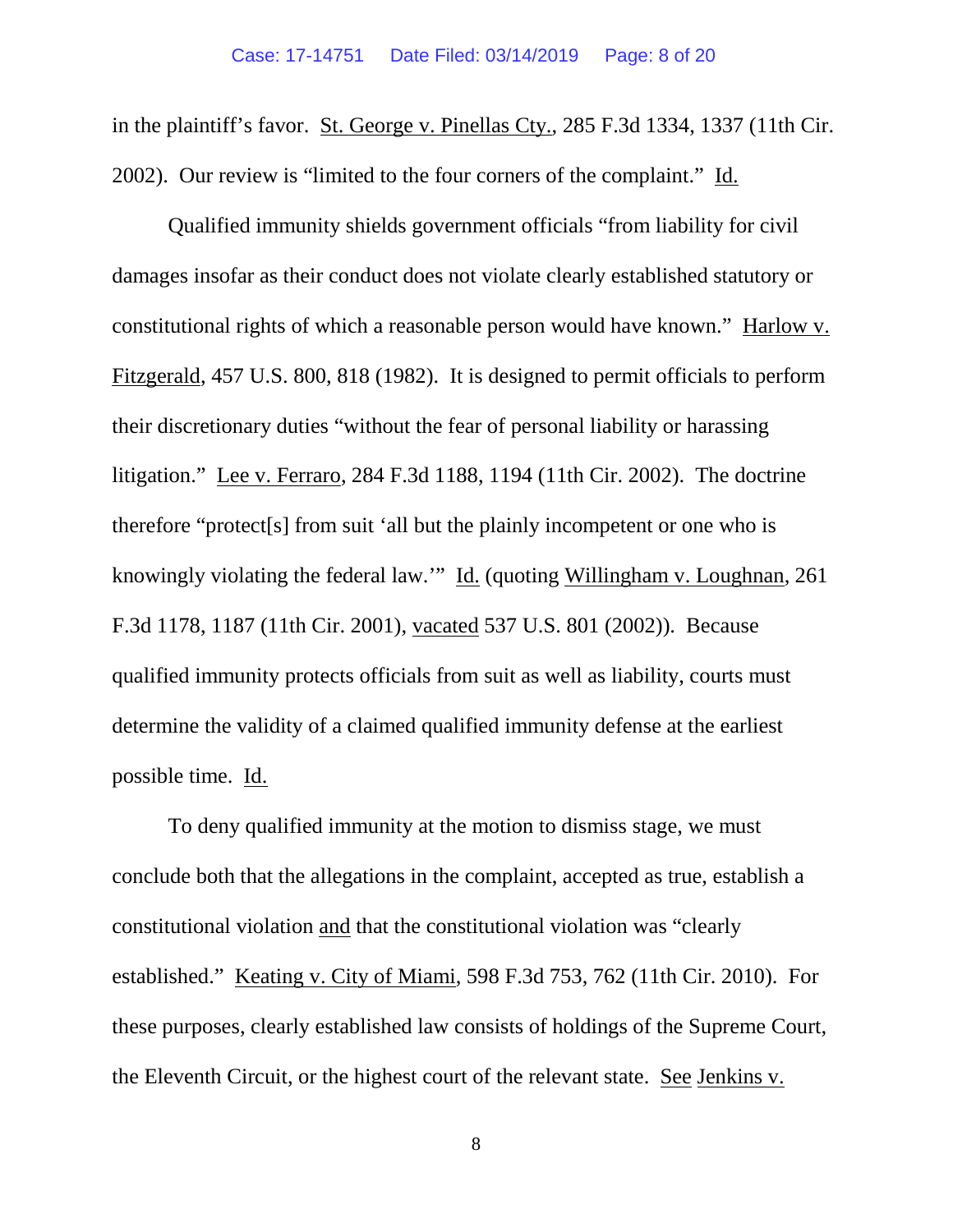Talladega City Bd. of Educ., 115 F.3d 821, 826 n.4 (11th Cir. 1997). A "public official 'must first prove that he was acting within the scope of his discretionary authority when the allegedly wrongful acts occurred'" to receive the benefit of qualified immunity. Lee, 284 F.3d at 1194 (quoting Courson v. McMillian, 939 F.2d 1479, 1487 (11th Cir. 1991)). Here, no one disputes that Ortiz was acting within the scope of his discretionary authority when he arrived at the scene and ultimately arrested Sebastian. After the defendant makes this showing, "the burden shifts to the plaintiff to show that qualified immunity is not appropriate." Id.

Sebastian argues that Lieutenant Ortiz is not entitled to qualified immunity because he violated the clearly established law prohibiting the use of excessive force in making an arrest. [2](#page-8-0) More specifically, Sebastian points to our body of cases holding "that gratuitous use of force when a criminal suspect is not resisting arrest constitutes excessive force." Hadley v. Gutierrez, 526 F.3d 1324, 1330 (11th Cir. 2008).

 $\overline{a}$ 

<span id="page-8-0"></span><sup>&</sup>lt;sup>2</sup> Sebastian also renews his argument that the use of force was categorically unlawful because the traffic stop was unlawfully extended and Lieutenant Ortiz was not entitled to make an arrest. See Jackson v. Sauls, 206 F.3d 1156, 1171 (11th Cir. 2000) ("[I]f a stop or arrest is illegal, then there is no basis for any threat or any use of force  $\dots$ ."). We decline to address this argument because under this Court's precedent, "a claim that any force in an illegal stop or arrest is excessive is subsumed in the illegal stop or arrest claim and is not a discrete excessive force claim." Id.; Williamson v. Mills, 65 F.3d 155, 158 (11th Cir. 1995). Only Sebastian's excessive force and supervisory failure to intervene claims are before this Court on appeal.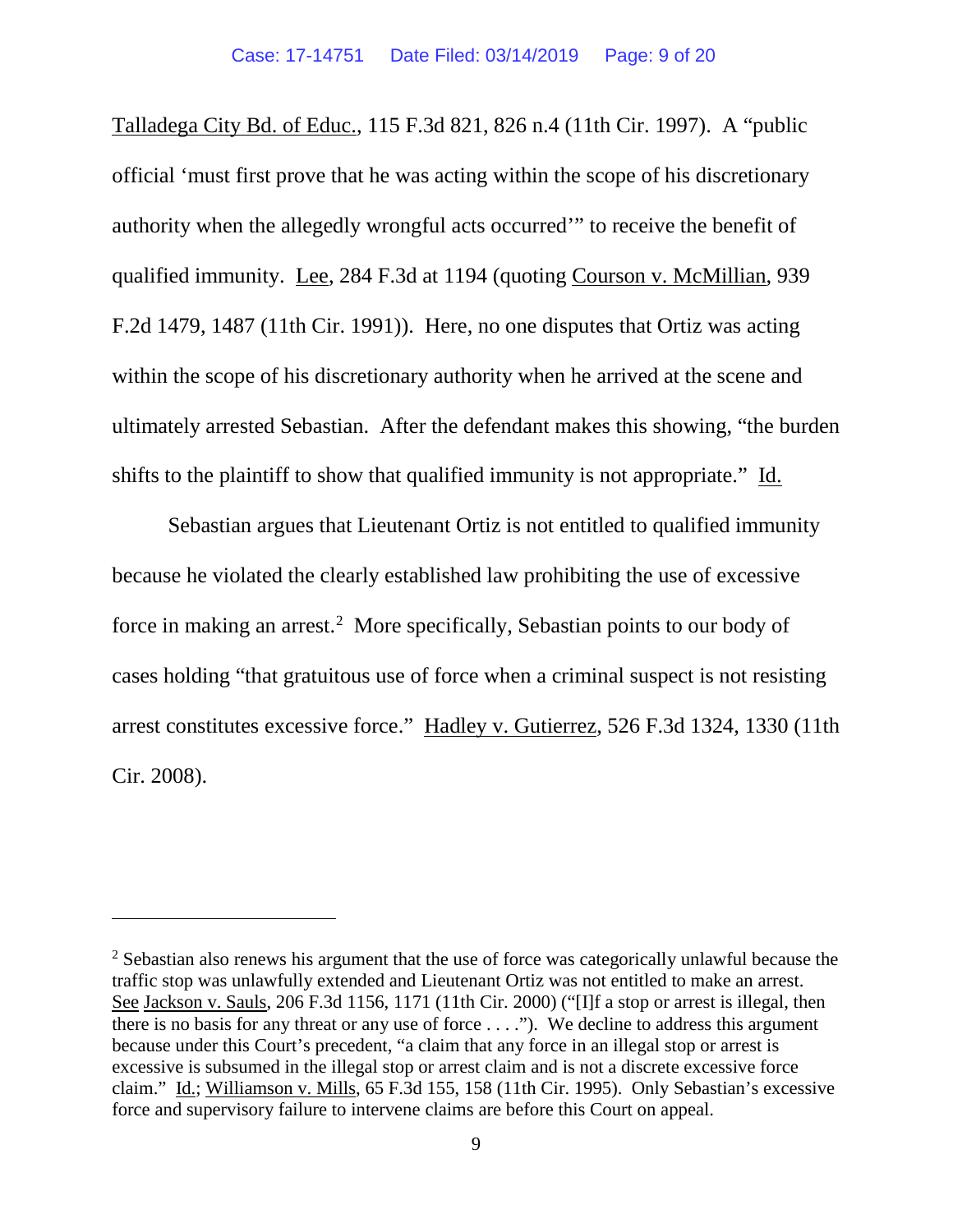To determine whether the force used is excessive, the Supreme Court has directed us to consider many factors "including the severity of the crime at issue, whether the suspect poses an immediate threat to the safety of the officers or others, and whether he is actively resisting arrest or attempting to evade arrest by flight." Graham v. Connor, 490 U.S. 386, 396 (1989). Our cases have added "the relationship between the need and amount of force used" and "the extent of the injury inflicted" as important considerations. Vinyard v. Wilson, 311 F.3d 1340, 1347 (11th Cir. 2002). "Because this standard establishes no bright line, qualified immunity applies unless application of the standard would inevitably lead every reasonable officer in [the officer's] position to conclude the force was unlawful." Post v. City of Fort Lauderdale, 7 F.3d 1552, 1559 (11th Cir. 1993), modified, 14 F.3d 583 (11th Cir. 1994). Applying this test, "[w]e have repeatedly ruled that a police officer violates the Fourth Amendment, and is denied qualified immunity, if he or she uses gratuitous and excessive force against a suspect who is under control, not resisting, and obeying commands." Stephens v. DeGiovanni, 852 F.3d 1298, 1328 (11th Cir. 2017) (quoting Saunders v. Duke, 766 F.3d 1262, 1265 (11th Cir. 2014)).

Lieutenant Ortiz argues that he did not use excessive force because the force was de minimis. "[T]he application of de minimis force, without more, will not support a claim for excessive force in violation of the Fourth Amendment." Nolin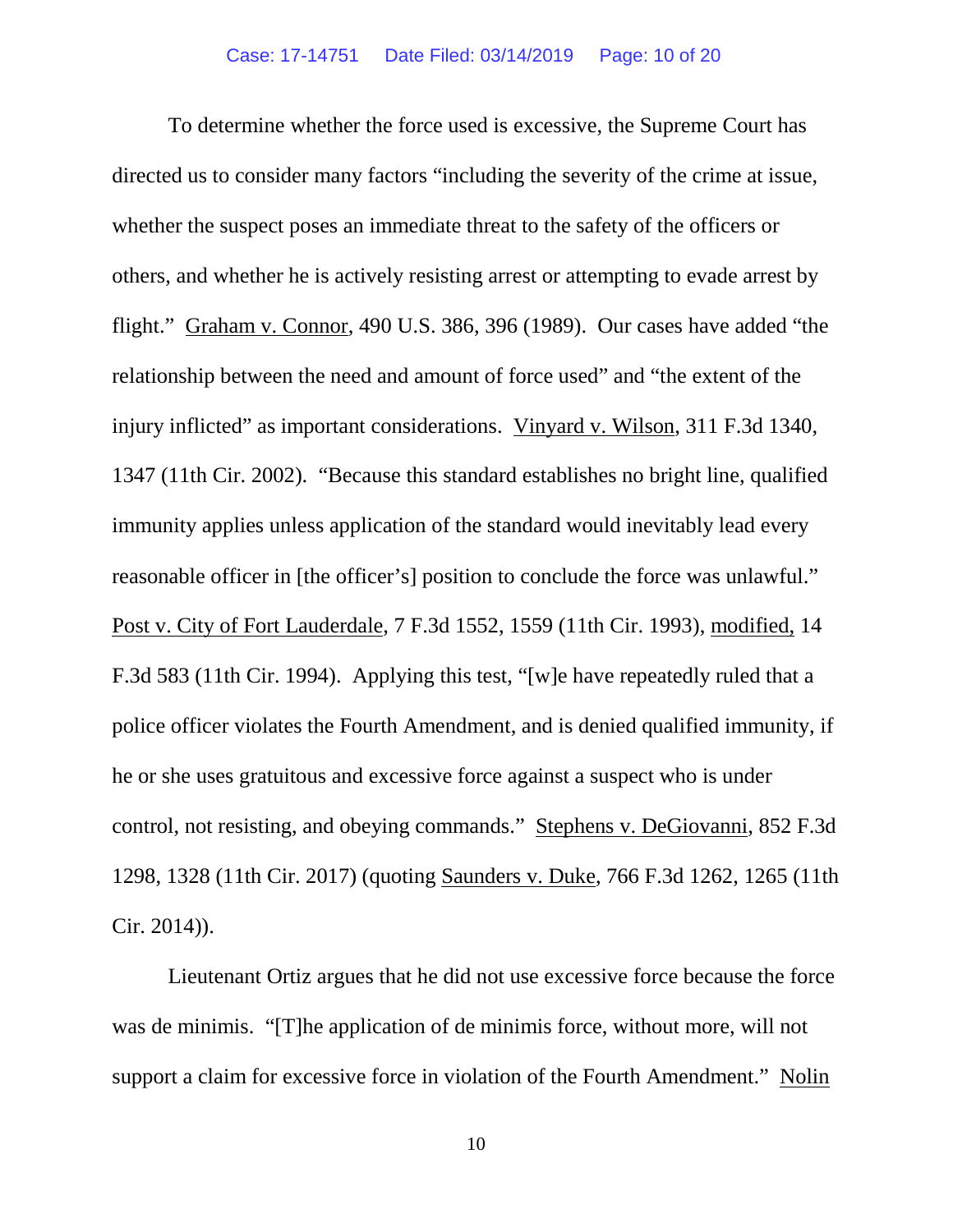v. Isbell, 207 F.3d 1253, 1257 (11th Cir. 2000). This is because the right to make an arrest necessarily carries with it the right to use "some degree of physical coercion or threat thereof," and "the typical arrest involves some force and injury." Rodriguez, 280 F.3d at 1351 (quoting Graham, 490 U.S. at 396). Drawing a corollary to this principle, we have held that "[p]ainful handcuffing, without more, is not excessive force in cases where the resulting injuries are minimal." See id. at 1351.

We have applied the de minimis force principle to handcuffing and granted officers qualified immunity in a series of cases. First, in Gold v. City of Miami, 121 F.3d 1442 (11th Cir. 1997), we granted qualified immunity when a plaintiff alleged that officers used excessive force by "applying the handcuffs too tightly and by leaving them that way for an unreasonable amount of time." Id. at 1446; see id. at 1447. The Court noted that the plaintiff "experienced pain from the handcuffs for roughly twenty minutes" but he "suffered only skin abrasions for which he did not seek medical treatment." Id. at 1446. A panel of this Court concluded that "[t]he minor nature of this injury reflects that minimal force was used," and therefore the officers were entitled to qualified immunity. Id. at 1446– 47. Similarly, in Nolin v. Isbell, 207 F.3d 1253 (11th Cir. 2000), the plaintiff brought an excessive force claim after an officer shoved him against a vehicle, pushed his knee into his back and his head against the vehicle, searched him in an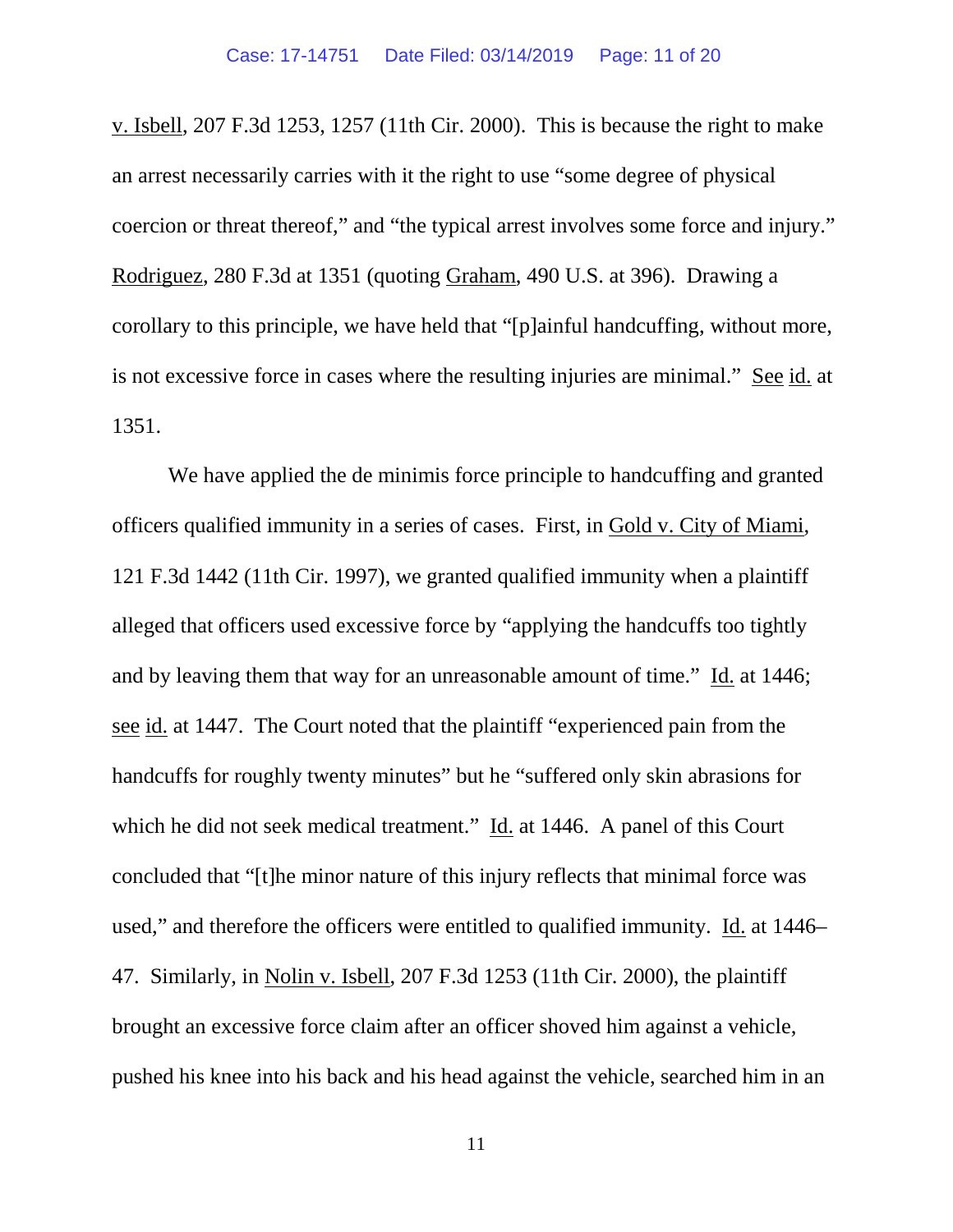### Case: 17-14751 Date Filed: 03/14/2019 Page: 12 of 20

uncomfortable manner, then placed him in handcuffs. Id. at 1258 n.4. The plaintiff ended up only with "minor bruising [that] quickly disappeared without treatment," so again we found that these facts fell "within the ambit of the de minimis force principle" applied in Gold. Id.

Rodriguez v. Farrell, 280 F.3d 1341 (11th Cir. 2002), involved more serious injuries and this Court still granted qualified immunity. During the course of a lawful arrest, an officer grabbed the plaintiff's arm and twisted it around his back in order to apply handcuffs, using what the Court deemed "a relatively common and ordinarily accepted non-excessive way to detain an arrestee." Id. at 1351. But because the plaintiff had recently had surgery on his elbow, the technique caused the displacement of a bone fragment and this injury eventually led to the amputation of the lower part of the plaintiff's arm. Id. Still, the Court granted the officer qualified immunity because there was no reason to think that the officer knew of the plaintiff's surgery or knew that handcuffing the plaintiff in that way would aggravate the preexisting condition. Id. Lieutenant Ortiz submits that these cases imply the rule that "otherwise de minimis force could possibly be actionable only if the officer knew that the particular action would cause serious injury to a particularly vulnerable person, even when that same action would not have harmed a less vulnerable arrestee." Reply Br. of Appellant Javier Ortiz 5.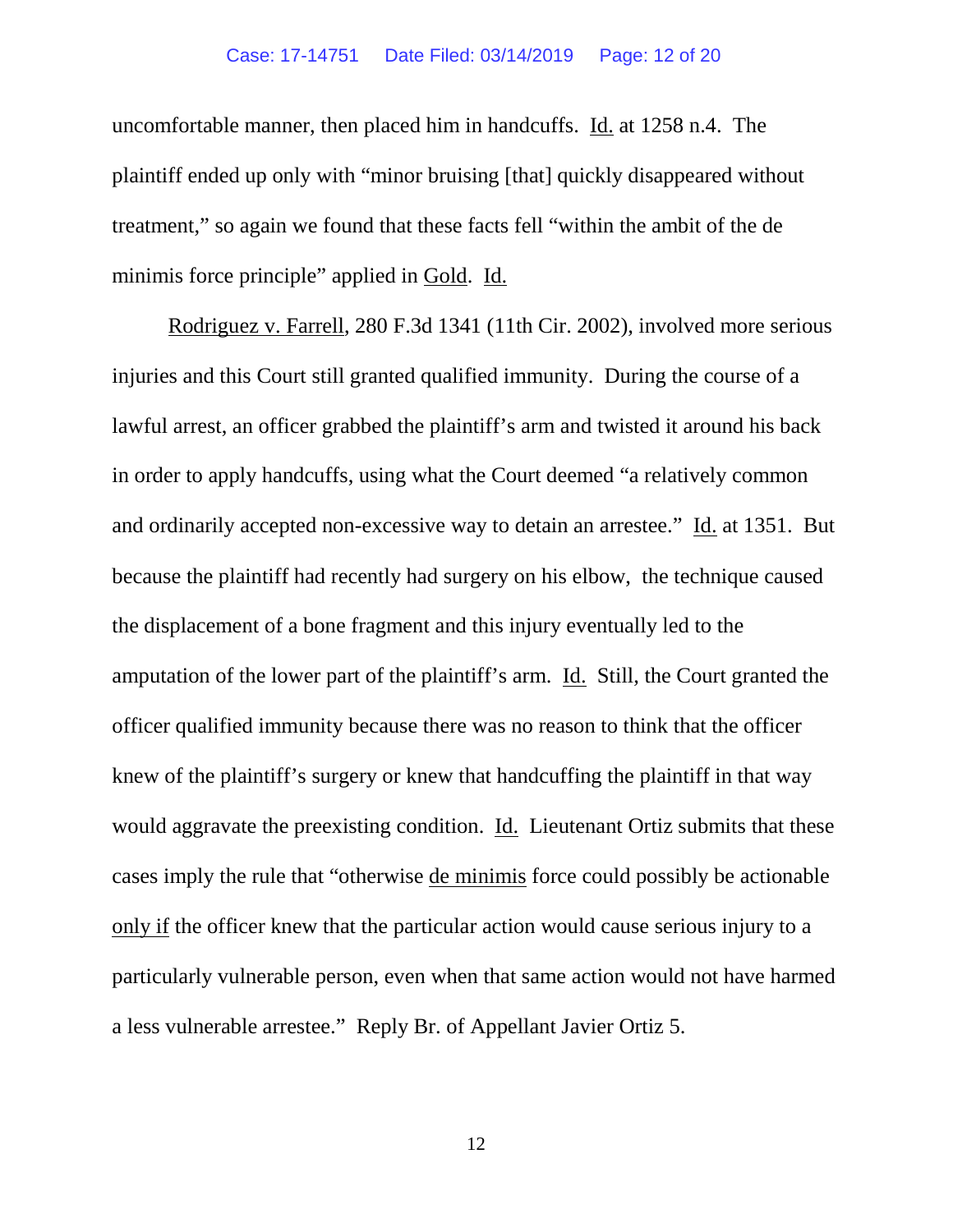Nothing in these cases, however, addressed serious and substantial injury intentionally and gratuitously inflicted on an individual of ordinary vulnerability. "The nature and extent of physical injuries sustained by a plaintiff" are key factors in determining whether the use of force was reasonable, and here Sebastian has alleged serious, permanent injuries. Stephens, 852 F.3d at 1325. He claims that the handcuffs -- which were left in place for more than five hours after he arrived at the station, long after his first complaints -- "caused constriction of the blood circulation" and "nerve damage," leading to the "permanent loss of sensation" in his hands. First Am. Compl.  $\sqrt{ }$  67. The seriousness and permanence of Sebastian's injuries takes his claim out of the de minimis category. Lieutenant Ortiz effectively argues that handcuffing alone can never constitute excessive force, regardless of the need for the use of force under the circumstances or the extent of the injuries inflicted, which is a proposition that this Court has never endorsed. If an officer, for instance, needlessly handcuffed an injured driver who crashed his vehicle while speeding and seriously aggravated the injuries caused by the accident, the fact that the officer harmed the driver by "merely" applying handcuffs would not necessarily bar an excessive force claim.

Notably, all of the Graham factors -- the severity of the crime, the safety risk posed to the officers and others, and whether the plaintiff was resisting arrest or attempting to flee or evade the officers -- weigh decidedly in Sebastian's favor.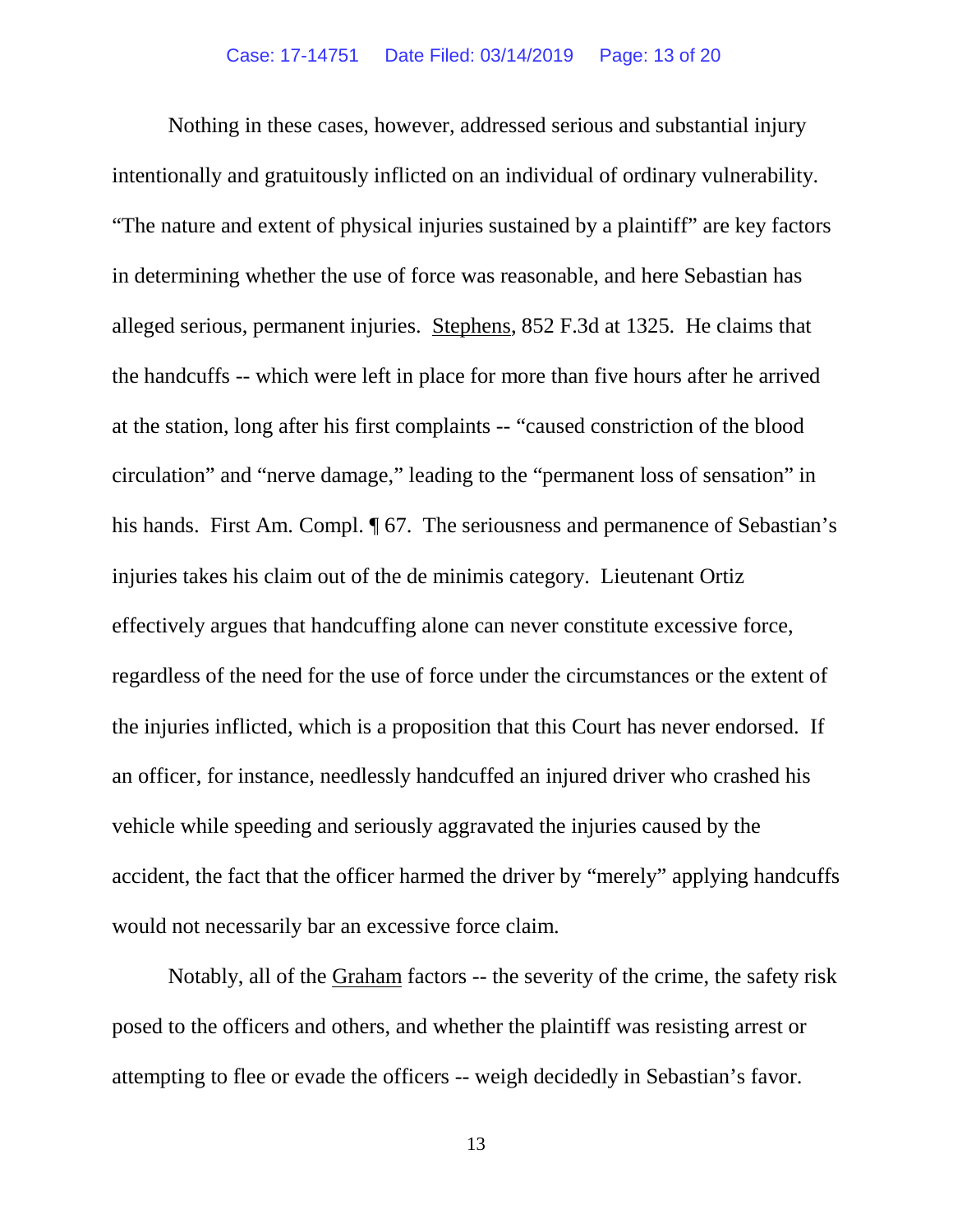See Graham, 490 U.S. at 396. Speeding is a minor, noncriminal offense. If "more force is appropriate for a more serious offense and less force is appropriate for a less serious one," then a minimal degree of force was appropriate here. Lee, 284 F.3d at 1198. Although an officer is entitled to make a custodial arrest for this kind of violation under Atwater and unsafe driving of course poses some risk to public safety, speeding is far from the most serious offense an officer can expect to encounter on patrol. What's more, there is not the slightest indication in this record that Sebastian posed a threat to officer safety or to anyone else, or was a flight risk at any time during the interaction. All he did was refuse the officers' requests for permission to search his vehicle, and he was nevertheless subjected to force that left him with permanent injuries. This is enough to establish that Sebastian's Fourth Amendment right to be free from the excessive use of force was violated under the exceptional circumstances of this case.

Now to the "clearly established" question. A plaintiff can show the violation of a clearly established right in a few ways. See Vinyard, 311 F.3d at 1350–52. First, and most commonly, a plaintiff can point to a case with "materially similar" facts decided by the Supreme Court, the Court of Appeals, or the highest court of the relevant state. Id. at 1352. Or, a plaintiff can "show that a broader, clearly established principle should control the novel facts in this situation." Mercado v. City of Orlando, 407 F.3d 1152, 1159 (11th Cir. 2005). The final, and often most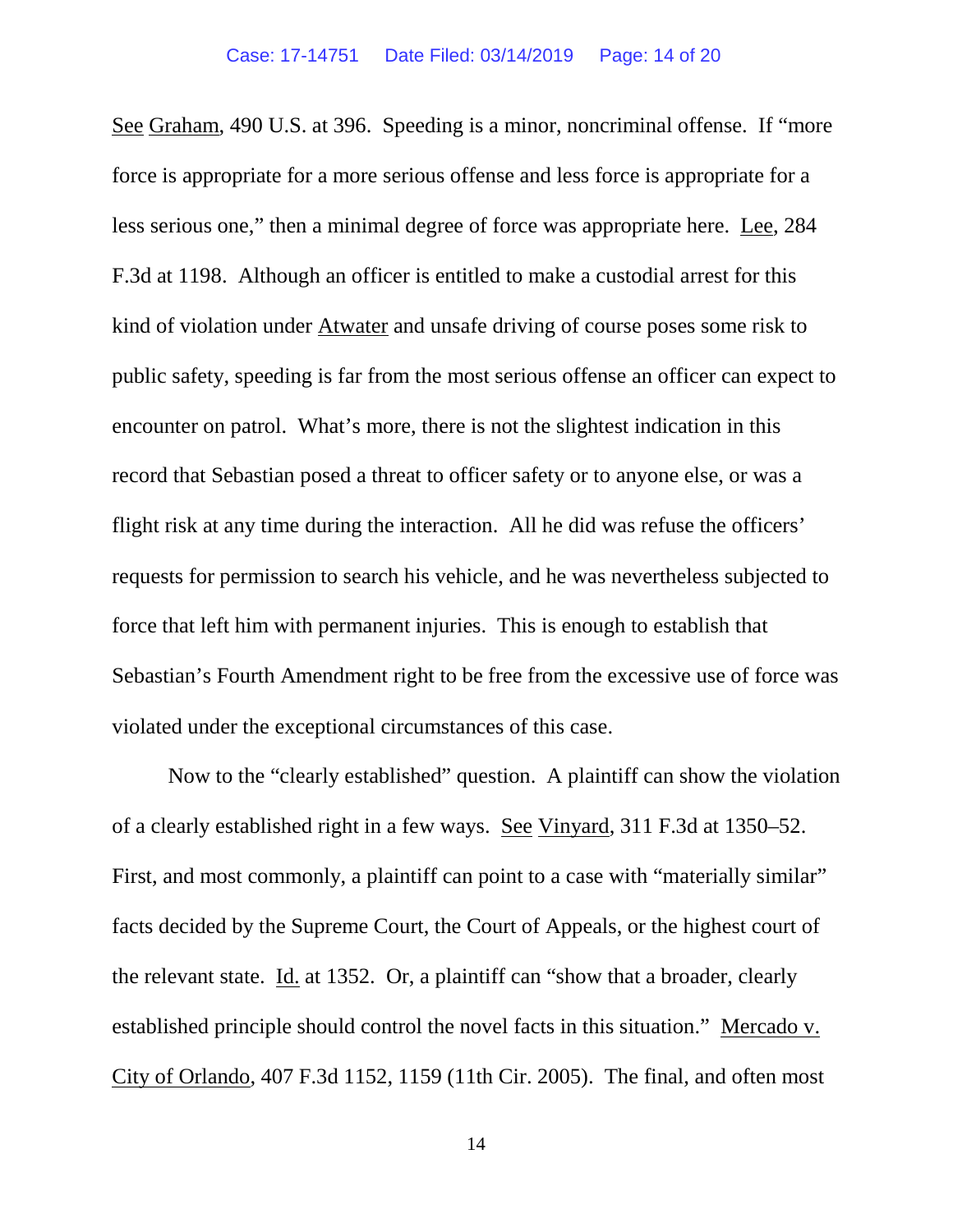### Case: 17-14751 Date Filed: 03/14/2019 Page: 15 of 20

difficult option is to demonstrate that "the official's conduct 'was so far beyond the hazy border between excessive and acceptable force that [the official] had to know he was violating the Constitution even without caselaw on point.'" Priester v. City of Riviera Beach, 208 F.3d 919, 926 (11th Cir. 2000) (quoting Smith v. Mattox, 127 F.3d 1416, 1419 (11th Cir. 1997)).

Our case law establishes that "gratuitous use of force when a criminal suspect is not resisting arrest" may constitute excessive force. Hadley, 526 F.3d at 1330. Thus, for example, in Smith v. Mattox, 127 F.3d 1416 (11th Cir. 1997), an officer approached Smith while investigating a tip that described someone with Smith's characteristics as being in the possession of cocaine. Id. at 1417. Smith raised a baseball bat in a threatening posture toward the officer and then fled. Id. at 1418. After a short chase, Smith "docilely submitted to arrest" when an officer ordered him to "get down." Id. The officer then put his knee into Smith's back while he was on the ground, pulled his arm behind his back to apply handcuffs, "and then with a grunt and a blow -- but no sign of anger -- [the officer] broke Smith's arm." Id. The Court held that the officer was not entitled to qualified immunity because the "broken arm was obviously unnecessary to restrain" Smith when he "was offering no resistance at all." Id. at 1420. This pushed the case into "the slender category of cases in which the unlawfulness of the conduct is readily apparent even without clarifying caselaw." Id.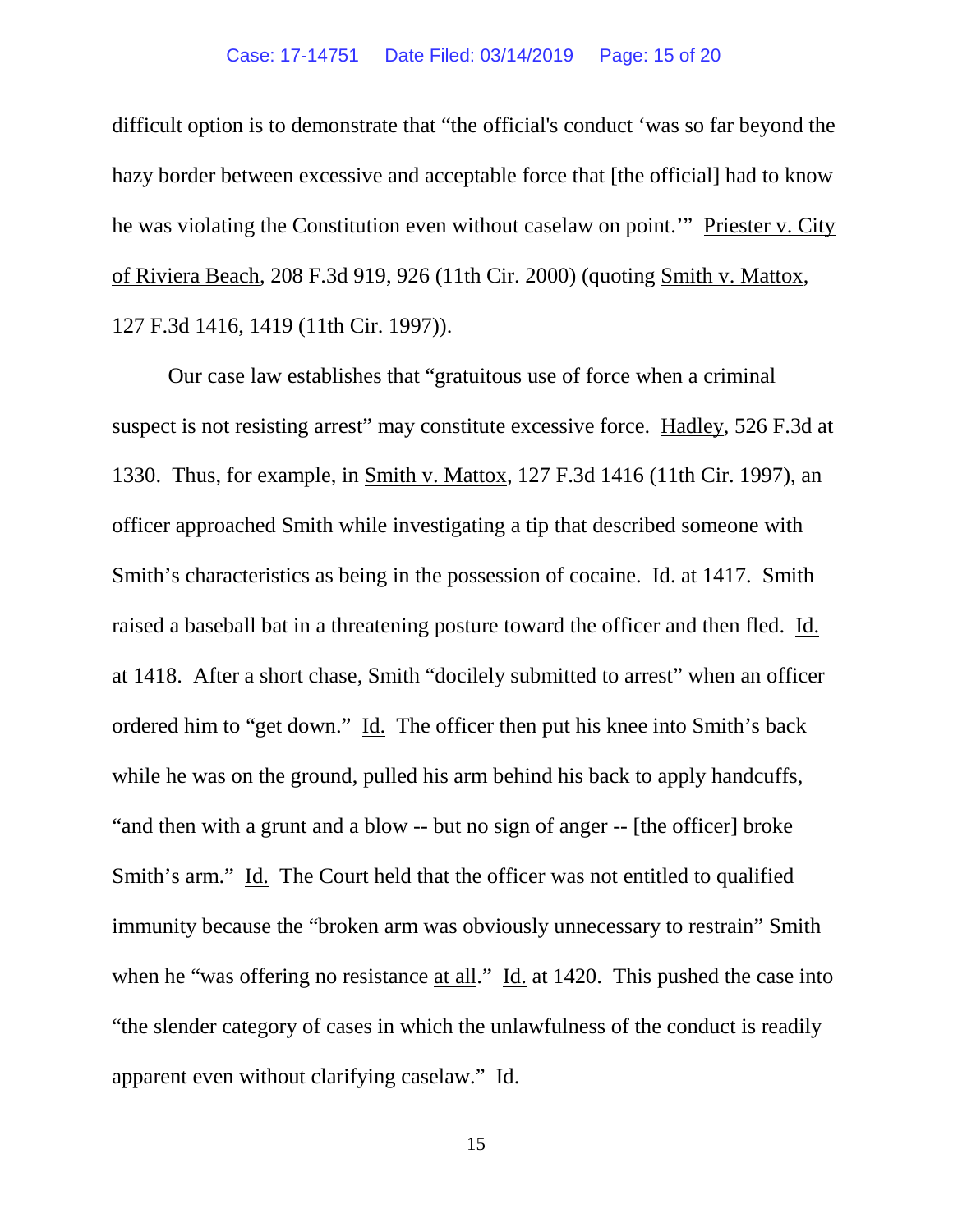Again, in Stephens v. DeGiovanni, 852 F.3d 1298 (11th Cir. 2017), this Court denied qualified immunity when an officer "slugged" the plaintiff in the chest and threw him into a car-door jamb in the course of a misdemeanor arrest while the plaintiff was obeying the officer's commands and responding to his questions. Id. at 1308. Considered alongside the minor nature of the offense, the Court found that the nature and extent of the plaintiff's injuries -- a cervical sprain, a torn rotator cuff, and a sprained wrist, among others -- were "the most telling factor[s]" in evaluating whether the force used was excessive. Id. at 1326. The Court held that "no particularized preexisting case law was necessary for it to be clearly established" that the officer used excessive force on these facts. Id. at 1328 (quoting Priester, 208 F.3d at 927).

Still again, in Lee v. Ferraro, 284 F.3d 1188 (11th Cir. 2002), we denied qualified immunity to an officer who violently slammed an arrestee's head into the trunk of her vehicle after she was handcuffed. Id. at 1200. The Court relied on "the clear and obvious principle that once an arrest has been fully secured and any potential danger or risk of flight vitiated, a police officer cannot employ the severe and unnecessary force allegedly used." Id. No reasonable officer could have believed that use of force was legal under the circumstances, so this officer was not entitled to qualified immunity. And in Hadley v. Gutierrez, 526 F.3d 1324 (11th Cir. 2008), we likewise denied qualified immunity to a police officer who punched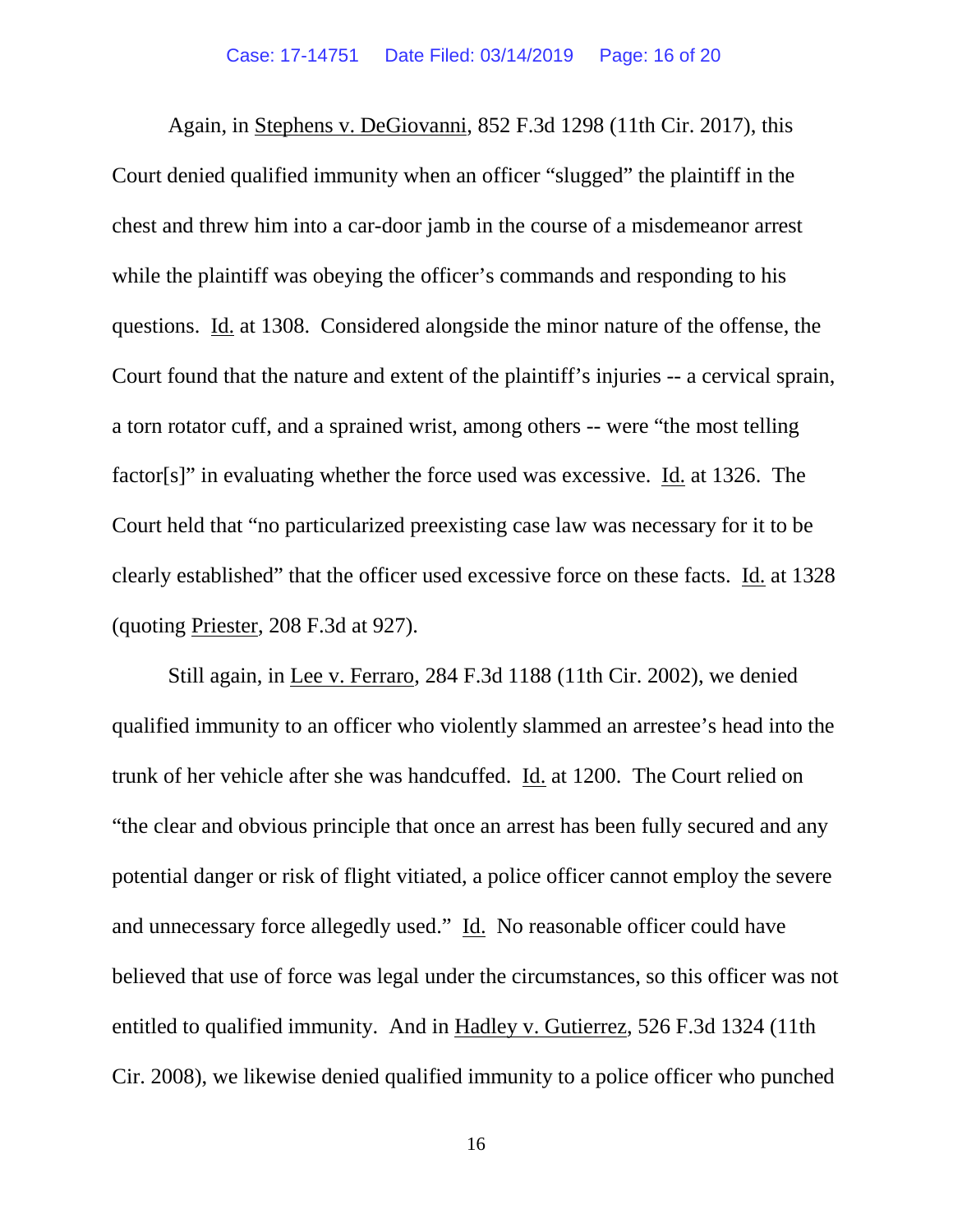### Case: 17-14751 Date Filed: 03/14/2019 Page: 17 of 20

an arrestee in the stomach after he was handcuffed and while he was not resisting, even though the suspect appeared to be "high on cocaine and paranoid." Id. at 1330. The Court relied on our "cases hold[ing] that gratuitous use of force when a criminal suspect is not resisting arrest constitutes excessive force," such as Lee. Id.

So, our case law is clear that serious and substantial injuries caused during a suspect's arrest when a suspect is neither resisting an officer's commands nor posing a risk of flight may substantiate an excessive force claim. Although we have never addressed a claim factually identical to Sebastian's, Smith established that if an arrestee demonstrates compliance, but the officer nonetheless inflicts gratuitous and substantial injury using ordinary arrest tactics, then the officer may have used excessive force. This was true even though the plaintiff in Smith, unlike Sebastian, was initially recalcitrant and even acted aggressively toward the officer. Lifting an arrestee's arm behind his back in order to handcuff him is a routine arrest technique, but a panel of this Court found that the officer clearly violated the Fourth Amendment because he deployed it with undue severity to an obedient arrestee. Here, the facts as alleged in the complaint lead inescapably to the conclusion that the substantial injuries were inflicted on Sebastian in a similarly gratuitous manner, not as an incidental effect of legitimate law enforcement actions.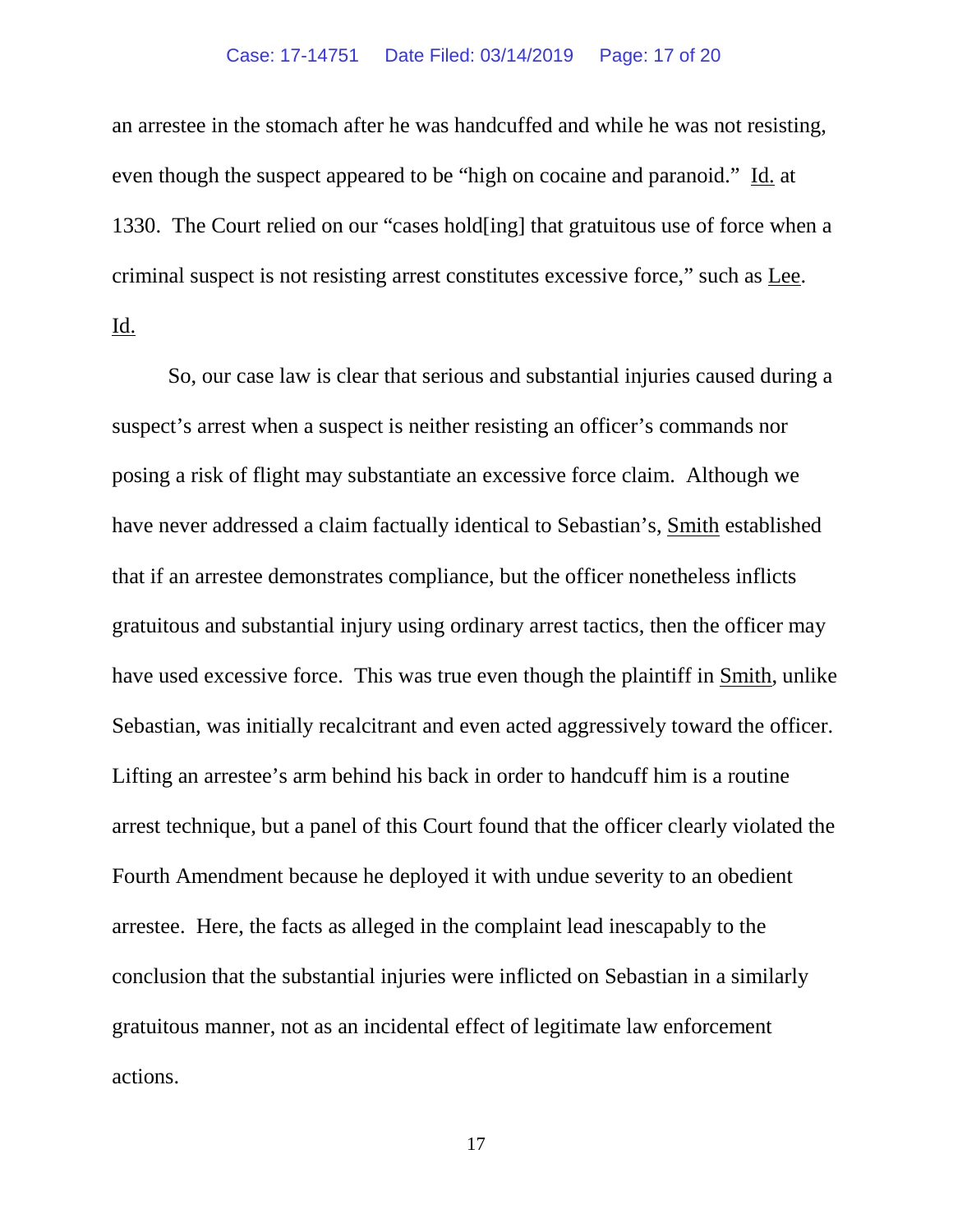Moreover, the Supreme Court has explained that "officials can still be on notice that their conduct violates established law even in novel factual circumstances." Hope v. Pelzer, 536 U.S. 730, 741 (2002). In Hope v. Pelzer a prisoner sued three guards, alleging that the prison's practice of handcuffing inmates to hitching posts for hours at a time in the hot sun when they were disobedient or disruptive while working on a chain gang violated the Eighth Amendment. Id. at 733–35. The Supreme Court held that the guards were not entitled to qualified immunity despite there being no precedent clearly on point. Id. at 746. What the Court required was some established law that gave the officials "fair warning" that their treatment of the inmate was unconstitutional. Id. at 741. In some cases, the Court said, "a general constitutional rule already identified in the decisional law may apply with obvious clarity to the specific conduct in question, even though 'the very action in question has [not] previously been held unlawful.'" United States v. Lanier, 520 U.S. 259, 271 (1997) (quoting Anderson v. Creighton, 483 U.S. 635, 640 (1987)).

Even though this Court has not addressed a similar fact pattern where substantial injuries were inflicted on an individual with no preexisting sensitivity by handcuffing alone, our case law bars Lieutenant Ortiz's alleged actions with sufficient clarity to put any reasonable officer on notice that this conduct constituted excessive force. "Graham dictates unambiguously that the force used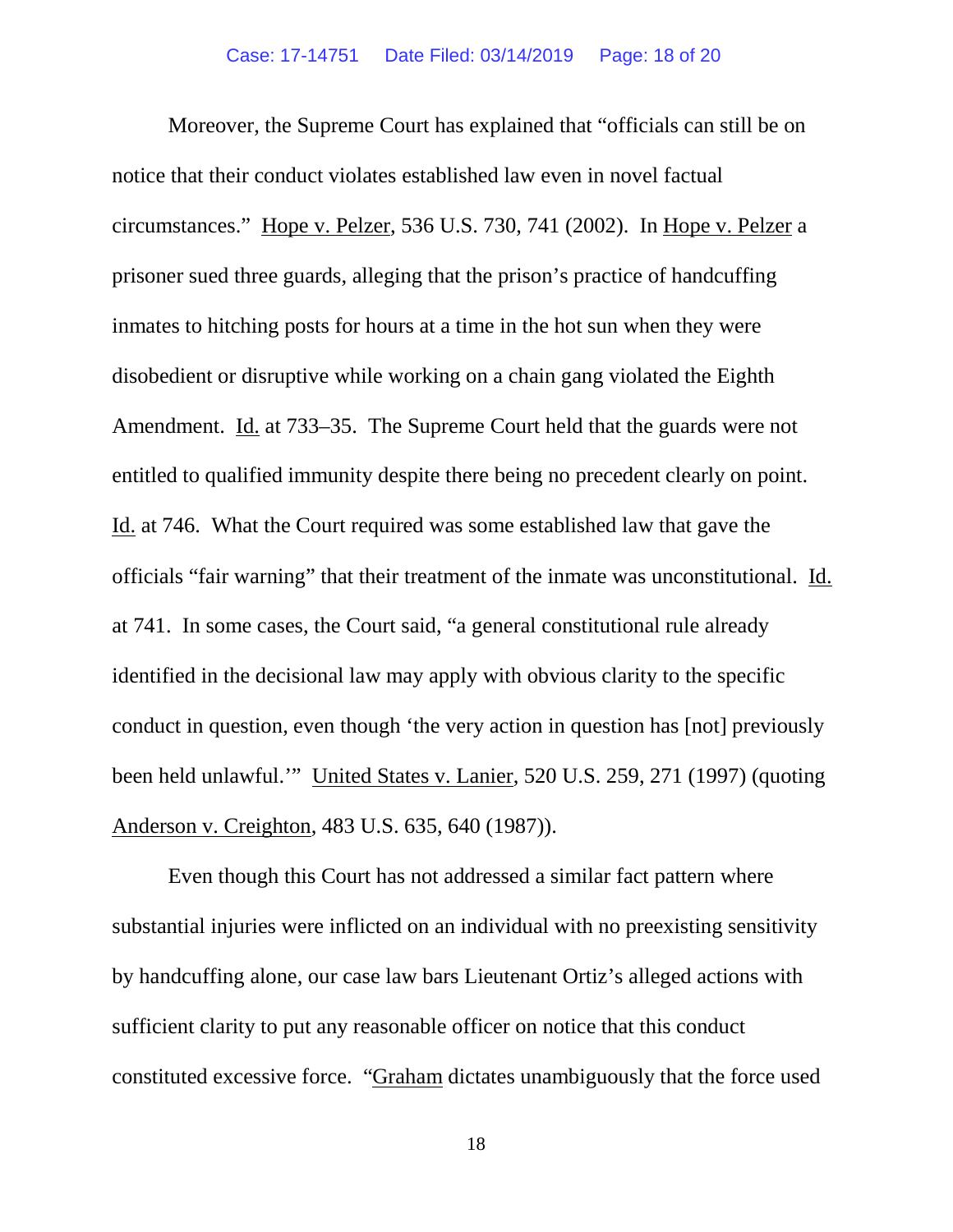by a police officer in carrying out an arrest must be reasonably proportionate to the need for that force," Lee, 284 F.3d at 1198, and under the unusual facts alleged by Sebastian we have no doubt that the force was objectively disproportionate and altogether gratuitous. We do not mean to give law enforcement officers pause each time they employ handcuffs in the heat of an arrest, and only the most exceptional circumstances will permit an excessive force claim on the basis of handcuffing alone. The peculiar facts of this case, not least the reapplication of excessively tightened cuffs after Sebastian first complained and the five-hour period Sebastian spent restrained in the cuffs at the station after his arrest, cross over "the hazy border between excessive and acceptable force" such that any reasonable officer would know he had violated the Constitution. Priester, 208 F.3d at 926. Taking the allegations in the complaint as true, the district court did not err by refusing to dismiss the complaint and in holding that Lieutenant Ortiz was not entitled to qualified immunity,

The issue of qualified immunity as to the supervisory liability claim can be dealt with quickly. "[I]f a police officer, whether supervisory or not, fails or refuses to intervene when a constitutional violation such as an unprovoked beating takes place in his presence, the officer is directly liable under Section 1983." Ensley v. Soper, 142 F.3d 1402, 1407 (11th Cir. 1998) (quoting Byrd v. Clark, 783 F.2d 1002, 1007 (11th Cir. 1986)). To be held liable, the officer must both be "in a